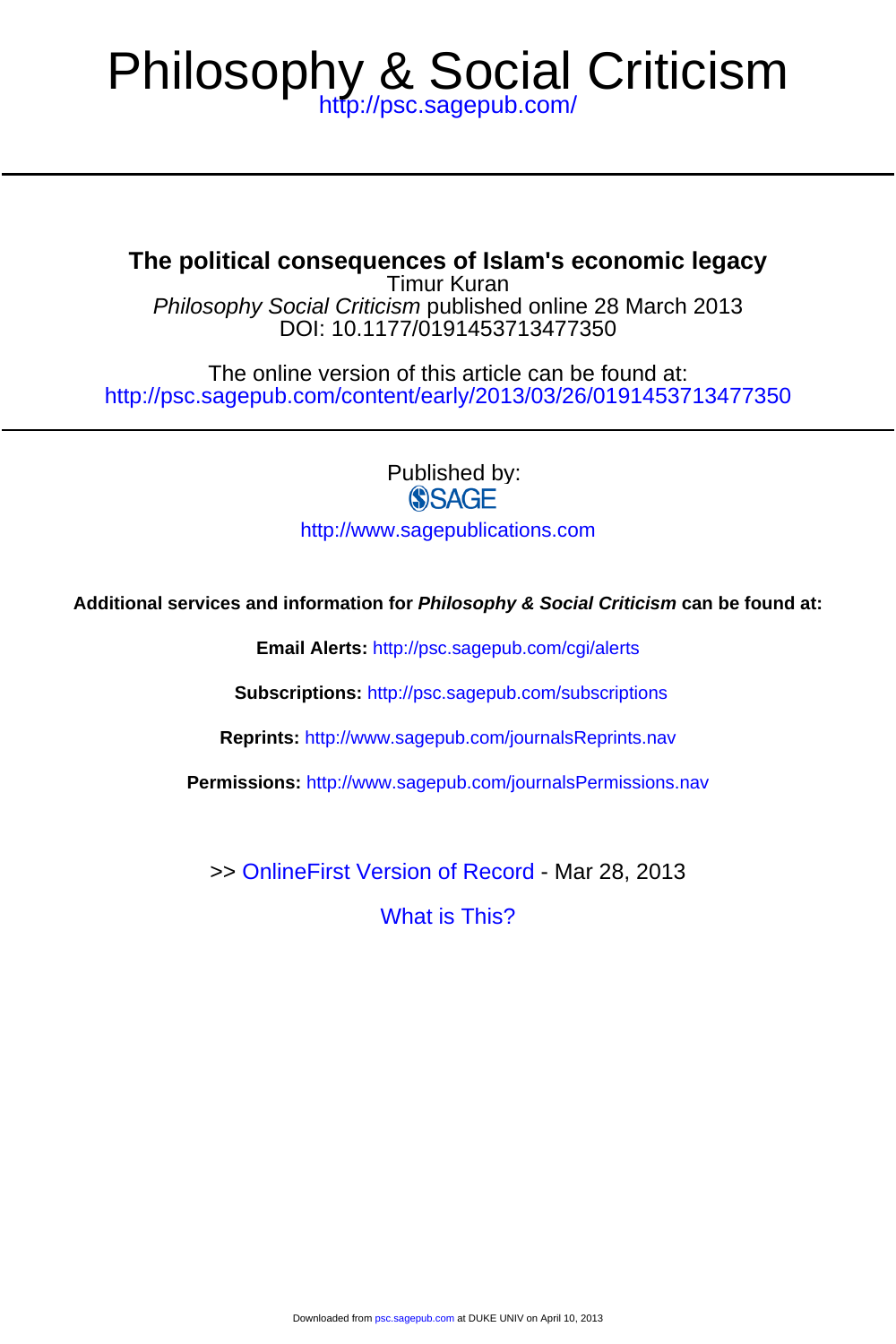

# The political consequences of Islam's economic legacy

Philosophy and Social Criticism 1–11 © The Author(s) 2013 Reprints and permission: [sagepub.co.uk/journalsPermissions.nav](http://www.sagepub.co.uk/journalsPermissions.nav) DOI: 10.1177/0191453713477350 [psc.sagepub.com](http://psc.sagepub.com)



# Timur Kuran

Departments of Economics and Political Science, Duke University, USA

#### Abstract

Several of the Middle East's traditional economic institutions hampered its political development by limiting checks on executive power, preventing the formation of organized and durable opposition movements, and keeping civil society weak. They include Islam's original tax system, which failed to protect property rights; the waqf, whose rigidity hampered the development of civil society; and private commercial enterprises, whose small scales and short lives blocked the development of private coalitions able to bargain with the state. These institutions contributed to features that sustain autocracies and keep democracies unstable: high corruption, low trust, widespread nepotism and high tolerance for law-breaking.

#### Keywords

Civil society, democracy, Islam, Middle East, political development, waqf, zakat

Democracy is a cherished form of government because it supports social characteristics associated with the good life: rule of law, transparency in government, and civil liberties. There exist global indices that measure these characteristics by country. According to all such political indices, the Middle East stands out as a poor performer. The 'corruption perceptions index' of Transparency International indicates that in the region corruption is high by global standards. The Middle East also scores poorly in the World Bank's rule of law index, and in the civil liberties index of Freedom House (Table 1).

There are intriguing variations within the Middle East itself. By each measure, Turkey's score stands midway between the average for the Organisation for Economic Cooperation and Development (OECD), the club of economically advanced democracies, and the rest of the Middle East, consisting of Iran and the 22-member Arab League.

Corresponding author:

Timur Kuran, Department of Economics, 213 Social Sciences, Box 90097, Duke University, Durham, NC 27708, USA.

Email: t.kuran@duke.edu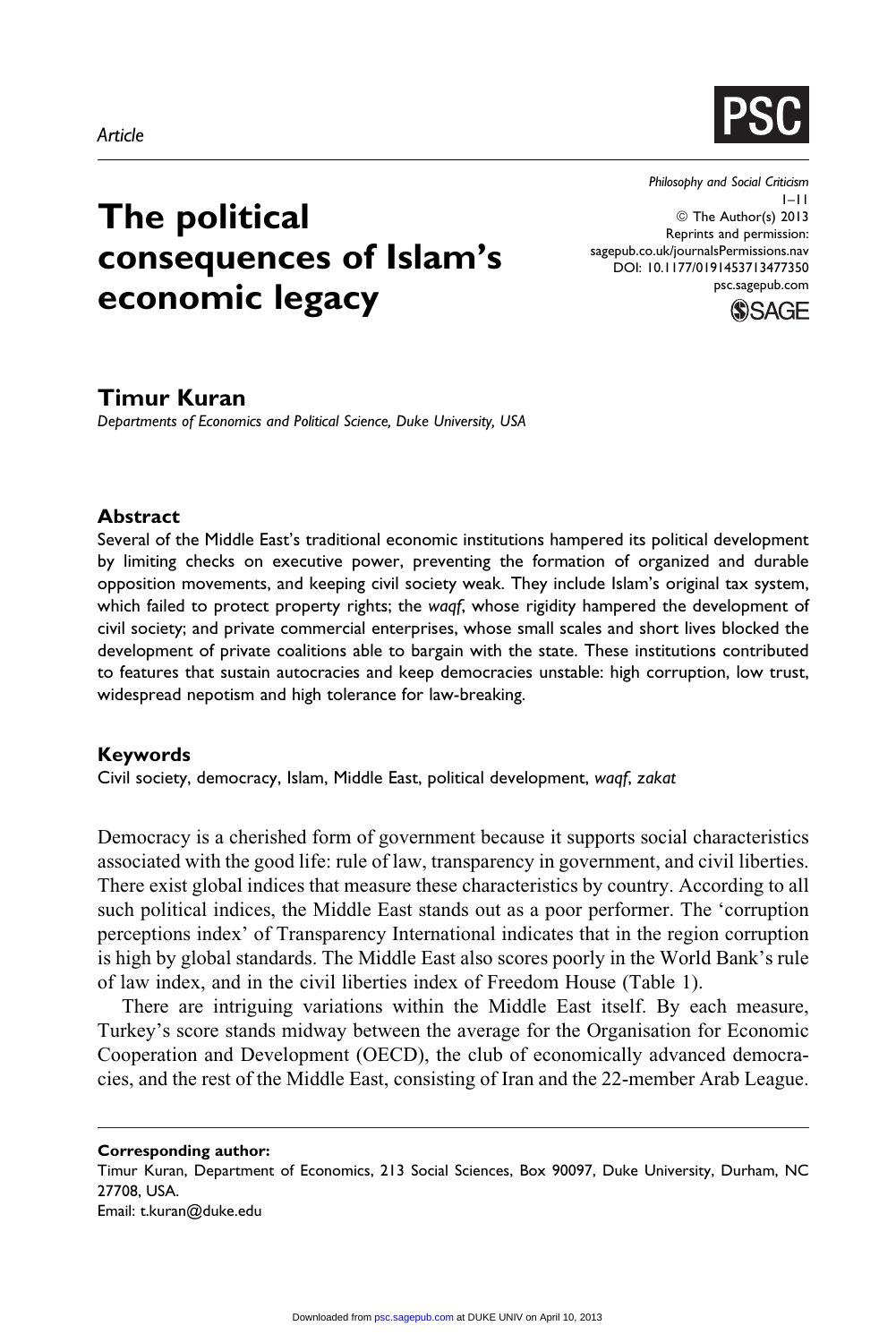| Region, country, or country grouping | Government cleanliness Rule of law |     | Civil liberties |
|--------------------------------------|------------------------------------|-----|-----------------|
| Africa (non-Arab)                    | 2.7                                | 2.9 | 5.8             |
| India                                | 3. I                               | 4.9 | 7.0             |
| China                                | 3.6                                | 4.2 | 4.0             |
| Middle East                          | 3.0                                | 3.7 | 5.3             |
| Arab League                          | 2.8                                | 3.5 | 4.4             |
| Iran                                 | 2.7                                | 2.8 | 4.0             |
| <b>Turkey</b>                        | 4.2                                | 5.3 | 7.0             |
| OECD (except Turkey)                 | 6.6                                | 8.0 | 8.6             |

Table I. Comparative indicators of political performance, 2011–12 (Standardized and population weighted, with 0 worst and 10 best).

Note: The population figures used in the averages are for 2005.

Sources: (1) Transparency International, Corruption Perceptions Index, 2012 (http://www.transparency.org), with transformation 1-x; (2) World Bank Rule of Law Indicators, 2011 (http://info.worldbank.org/governance), with transformation 2.5x-1; (3) Freedom House, Freedom in the World Report, 2011 (http://www.freedomhouse.org).

With respect to Iran and the Arab League, Turkey's political performance looks impressive; by the OECD's gold standard, Turkey seems corrupt, undemocratic and repressive.

A common feature of the Arab world, Iran, and Turkey is the dominant religion, namely, Islam. A widespread view among interpreters both outside and within the Middle East is that the political deficiencies captured by such statistics are linked to Islam, the dominant religion in all three of its constituencies. Yet the connections between Islam and political performance are rarely spelled out. The objective of this article is to identify historical mechanisms through which Islam delayed the Middle East's democratization. I shall show that several of the region's traditional economic institutions, all part of Islamic law, hindered its political development by limiting checks and balances, preventing the formation of organized and durable opposition movements and keeping civil society weak. They include Islam's original tax system, which failed to protect property rights; the *waqf*, whose rigidities hampered the development of civil society; and the region's private commercial enterprises, whose small scales and short lives prevented the development of private coalitions capable of bargaining effectively with the state. These institutions contributed to extensive corruption, low trust, nepotism and high tolerance for law-breaking. Such features help to sustain modern Middle Eastern autocracies. They also keep the region's democracies flawed and unstable.

## Reasons to doubt that Islam mattered

Table 1 gives one reason to doubt that Islam can explain the Middle East's poor political performance. The governance problems observed in the region are replicated in places where Islam is not a major factor. China's scores, like those of Africa, are comparable with the Middle East's scores.

Another reason for skepticism lies in the content of historical Islamic discourses. Over the ages these discourses have harbored diverse traditions regarding the state's role and the authority of rulers. Clerics who have justified state repression have also supported the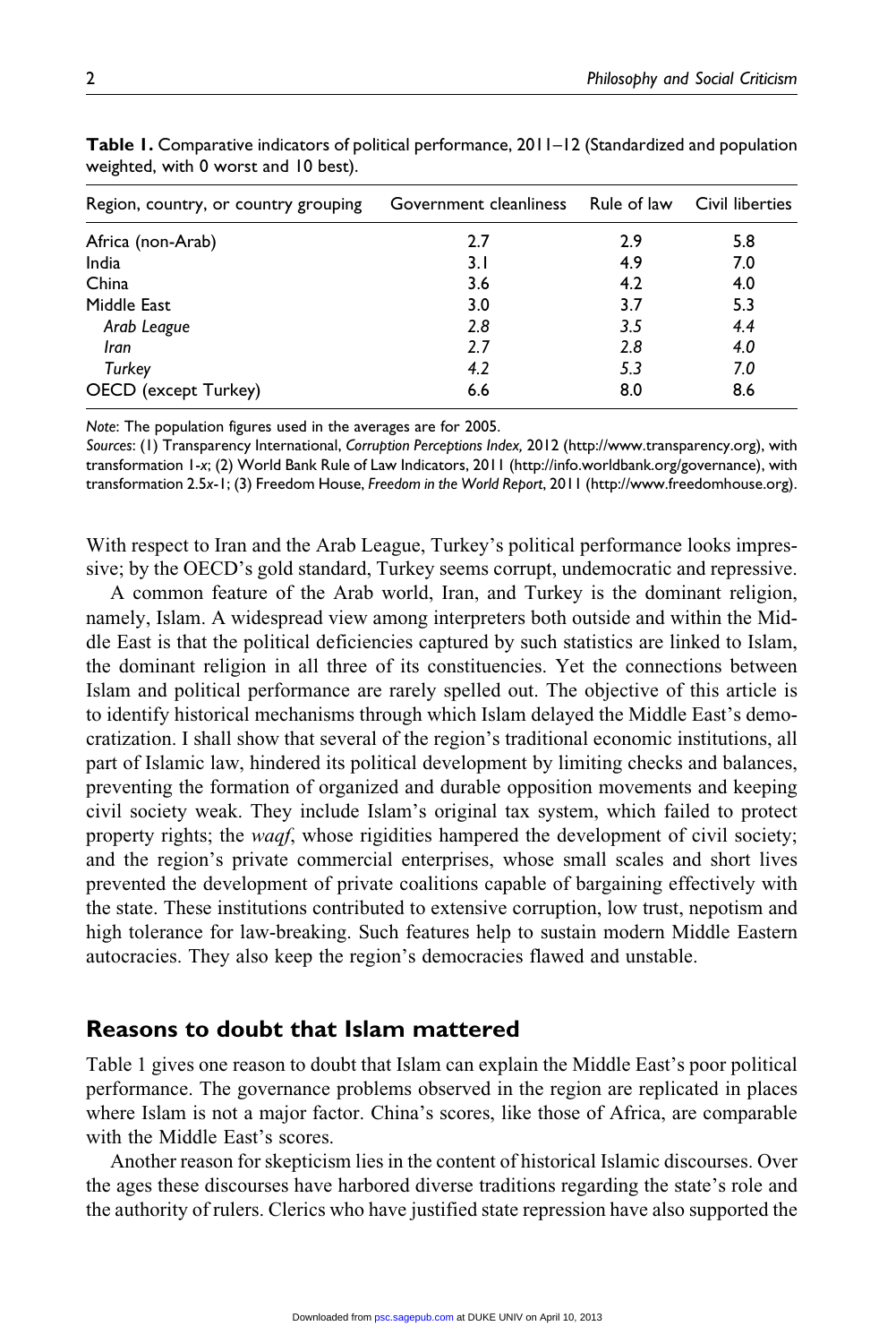relegation of most public services to privately established and operated organizations,

which would keep the state shallow. Also, throughout the Middle Ages Islamic philosophy grappled with the challenges of reducing arbitrariness in governance. On that basis, it has been claimed that if rule of law is weak in the modern Middle East, this is in spite of Islam rather than because of it (Feldman, 2008).

Yet another reason to doubt the existence of linkages between Islam and economic performance involves the performance of secular regimes of the modern Middle East. The region's most oppressive regimes have included ones committed to secularism. Iran's political performance as measured by civil liberties was not better under the secular Pahlavi monarchy than under the theocracy that succeeded it in 1979. And Arab countries ruled over the past four decades by essentially secular dictators have not had better political records than those ruled by regimes committed to Islamization in one form or another. Secular regimes have been just as repressive as their religious counterparts. Cumulatively, the three North African dictators toppled in 2011 (Zine El Abidine Ben Ali, Hosni Mubarak and Muammar Gaddafi) had been in office 96 years, an average of 32 years. Each dictator excluded Islamists from his ruling coalition and strove to deny them a voice. In Turkey, since political power passed from secular parties to the mildly Islamist AK Parti in 2002, basic political indices have not worsened but improved. The country's civil liberties score has jumped from around 3 to 7, and its governance cleanliness index from around 3 to over 4.

Nevertheless, there is a basic reason to expect Islam to have influenced the Middle East's political development. Islam gave the region a common economic legacy through laws that were enforced widely until the mid-19th century, and, in some places, until the early 20th century. These laws held the region back economically by delaying its transition from personal to impersonal exchange (Kuran, 2011). The institutions of the modern economy, including banks, the corporate form of organization, and stock markets, were transplanted to the region from abroad because they did not evolve locally, out of the region's indigenous institutions. A region's economic institutions are among the determinants of its political structures. Hence, the Middle East's economic trajectory might have influenced its political trajectory as well.

If in fact the Middle East's economic history constrained its political possibilities, all modern governments of the region would be affected, not only ones with a religious coloration. Whether measured by rule of law, corruption, or civil liberties, political performance would be limited because of inherited institutions, regardless of the politics of the moment. It would not matter to overall performance whether power was in the hands of, say, secular politicians promoting secular lifestyles or devout politicians pursuing an Islamization agenda.

The identity of the repressed subpopulations would depend, of course, on the political preferences of the incumbent government. The Iranian theocracy represses people who favor a secular order. Tunisia's secular dictator Ben Ali repressed Islamists. The postrevolutionary Islamist governments in Tunisia and Egypt are in the process of instituting blasphemy laws that can be used to curb the expressive freedoms of secularists (Al-Hibri, 2012).

The history of the Turkish Republic offers another illustration of how the identity of the repressed groups may vary. From 1923 to 2002 Turkey's secular regimes persecuted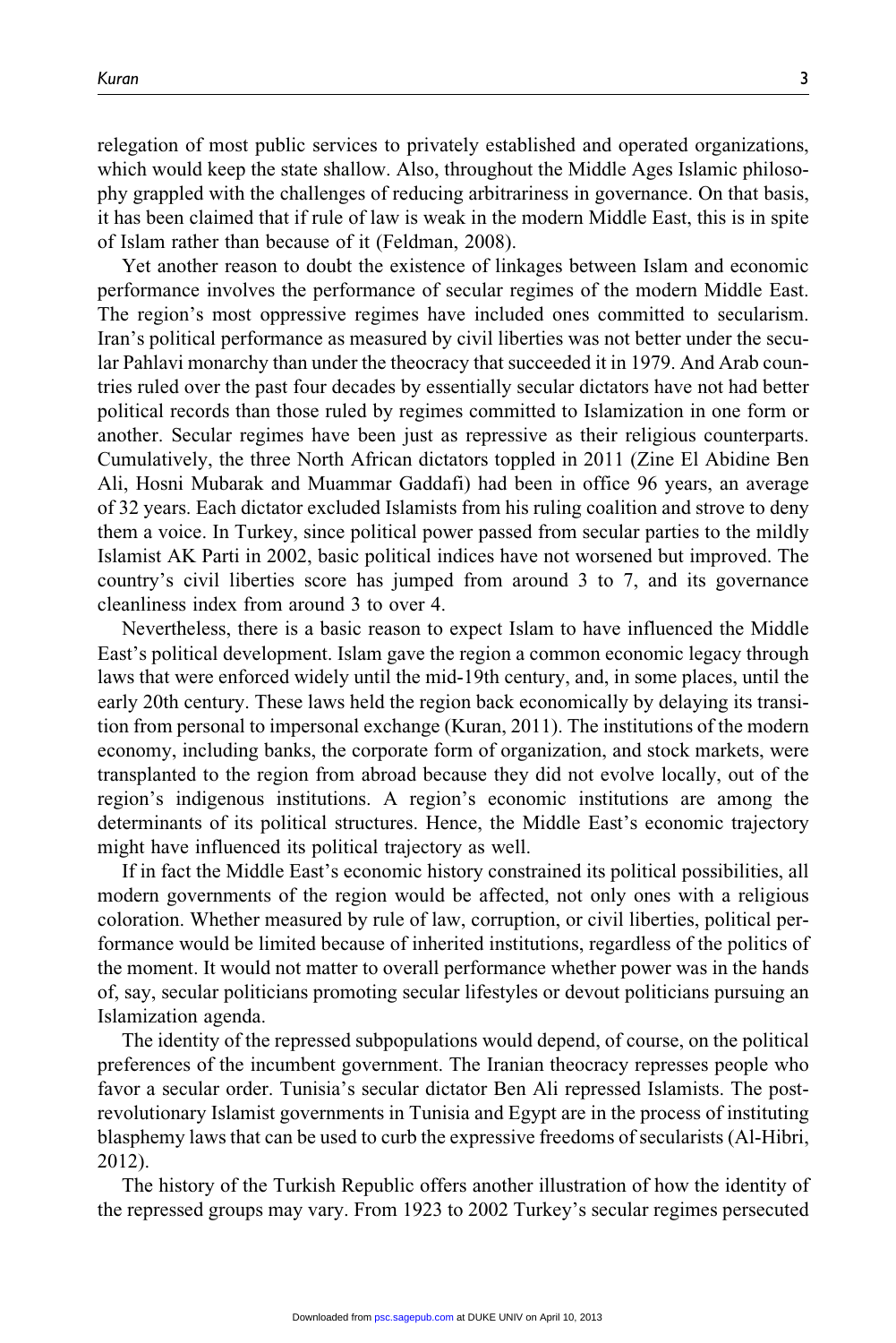vocal Islamists for sedition. After AK Parti came to power, Islamists gained political freedoms. Although the political freedoms of secularists were initially not affected, they came under challenge after AK Parti won a second term. As of mid-2012, 140 generals are in jail on charges of coup-plotting, all vocal supporters of secularism. More than 70 journalists are also behind bars, many of them critics of Islamism or AK Parti specifically (Filkins, 2012). Although civil liberties have expanded on the whole, Islamists have benefited disproportionately.

# Key economic institutions that mattered to political development

Until the modern era, the law of the land throughout the Middle East was Islamic law (sharia). Several elements of Islamic law contributed to the ineffectiveness of the region's non-governmental organizations and, hence, to various observed political patterns. Non-governmental organizations provide critical functions in any democracy, including the checking of executive power.

Of the three institutions in question, the first involves taxation. At the rise of Islam in 7th-century Arabia, an attempt was made to cap taxation and make it predictable. But this attempt at constraining government failed. Islamic law did not produce a lasting and credible constraint on taxation. That failure led to a search for a wealth shelter. A distinctly Islamic form of the trust, known as *waqf*, was developed, and it became Islam's device for providing public goods while also sheltering assets from the state. The *waqf* is the second of the three economic institutions that mattered critically to the region's political development. Although they controlled vast resources, *waqfs* were politically powerless both individually and collectively. They did not provide the political checks and balances essential to democratization.

Meanwhile, the atomistic nature of the private commercial sector operating under Islamic law made it difficult to form coalitions capable of bargaining effectively with the state. Specific elements of Islamic law were responsible for keeping the private commercial sector underdeveloped structurally.

The upshot is that the Middle East reached modern times without an effective civil society. Beginning in the mid-19th century transplanted institutions enabled civil society to grow and strengthen, but even now it remains weak. I will return to the present after reviewing the development of Islamic law, with a focus on political consequences.

# Islam's original tax system and its loss of relevance

Islam emerged in western Arabia in the 7th century. Its holy book, the Quran, came into being during the lifetime of Muhammad, the religion's founder, through verses that he articulated in stages. Remarkably, the Quran instituted a system of predictable taxation to finance eight specified categories of expenditure. Called *zakat*, this system grew out of the informal tithing practices among the earliest converts (Kuran, 2003).

As the community of Muslims grew, Muhammad established what we recognize as a state. At that point, *zakat* became obligatory. Except the very poor, Muslims paid *zakat* at rates tied to the forms of their income and wealth. Mildly progressive, the rates were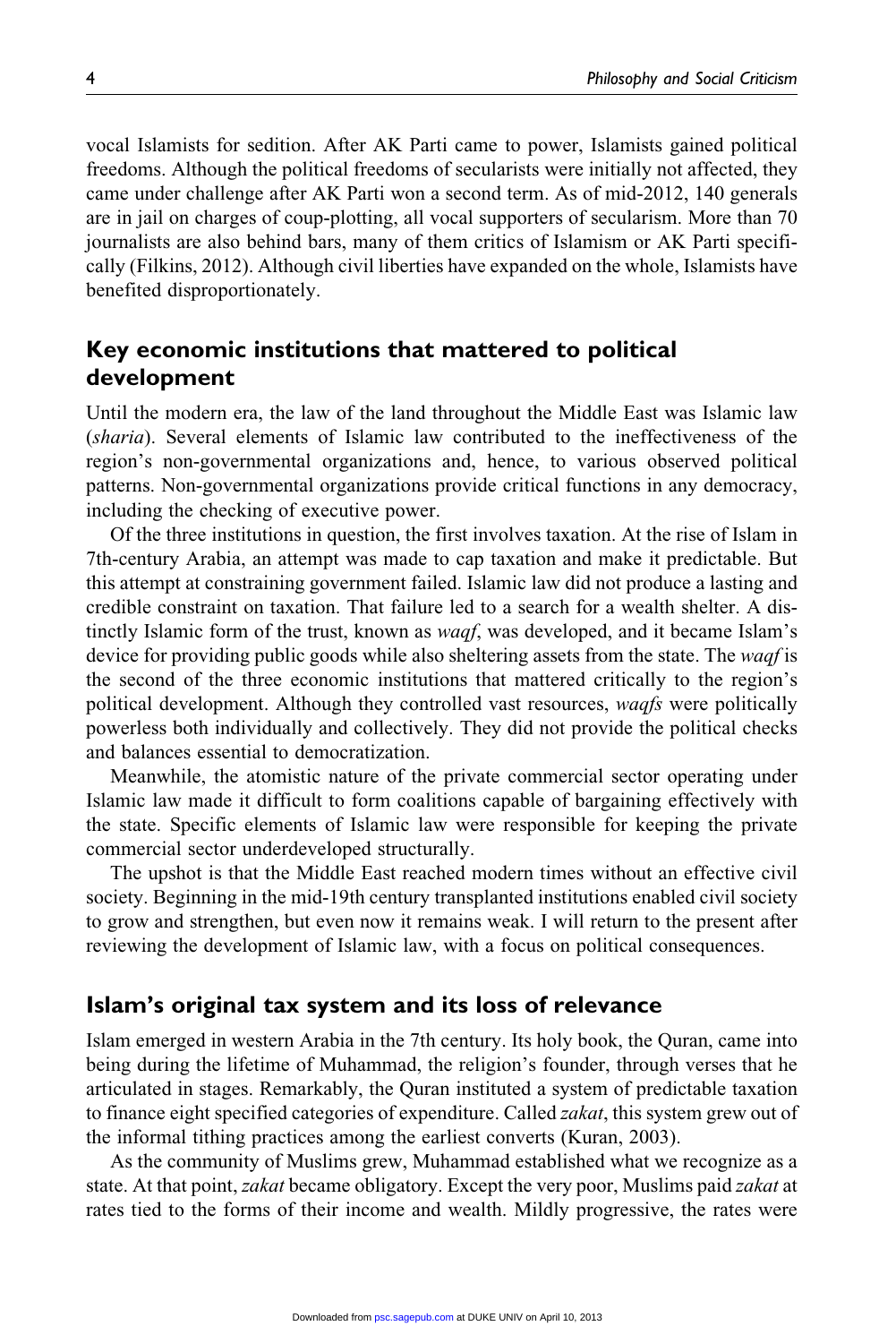strikingly low compared with those typical of antiquity. The established rates on gold, camels, sheep and a few other forms of wealth were all meant to be fixed. In mandating the well-off to make fixed annual contributions to the Islamic state's governance, the zakat system also imposed a ceiling on individual obligations to the state. In effect, it tied the state's hands with regard to taxation. As such, zakat might have provided the foundation of a social contract involving equity in taxation, but also predictable taxation and limited government.

That did not happen, and the reason has to do with Islam's meteoric transformation from an Arabian religion to a global religion. Outside of Arabia, the economic base differed from that within. The constraints imposed by zakat vanished as the conquerors strove to adapt the tax schedule to the evolving tax base. Meanwhile, influential groups both within Arabia and in captured territories demanded *zakat* exemptions for one category of wealth or another. For the sake of peace, rulers used exemptions to co-opt many of these groups. The zakat system began to look like the United States tax code: full of holes.

Having curtailed the coverage of *zakat*, these wealthy and influential groups then began to treat as sacred, and therefore immutable, the specifics of the restricted system, rather than the principles of taxpayer equity, predictable taxation and limited government on which the original system rested. In the process, they choked off the Islamic state's capacity to raise revenue through *zakat*. States ruling in the name of Islam were forced to raise other taxes. The principles of limited and predictable taxation lost relevance.

One might expect the beneficiaries of zakat-financed expenditures to have defended the initial system in the name of religion. This was not easy, because the Quran is subject to multiple interpretations on the relevant matters. For example, its verses that discourage the hoarding of wealth can be used, in isolation, to justify arbitrary taxation. Also, the Quran treats zakat as obligatory in certain verses that date from Muhammad's late years, but voluntary in certain very early verses (Hurgronje, 1957[1882]). The difference reflects changes in the Muslim community's size. This is seldom understood, however, because in its canonical ordering the Quran's chapters (suras) are laid out according to length rather than chronologically, rendering it difficult to make sense of contradictions. In any case, the principles of limited and predictable taxation are themselves hard to extract from the Quran. They are not obvious when the Quran is considered in its totality.

The upshot is that within mere decades the *zakat* system ceased to constrain Muslim rulers on either taxation or the reach of government. Before the 7th century was out, taxation turned out to be whatever the state could get away with. Islam had not put in place a sustainable system capable of enforcing strong property rights.

Scores of rulers benefited from the lack of effective constraints on predation by resorting during crises to arbitrary taxation or confiscation. In the long run, however, the region suffered, because governments never gained the trust to be able to borrow internally at low cost, as European governments eventually did.

The foregoing account of why sustainable constraints on government predation did not emerge in the 7th century does not explain, of course, why such constraints did not emerge later. Other institutions account for why the victims of predation remained unorganized and thus incapable of advancing the rule of law.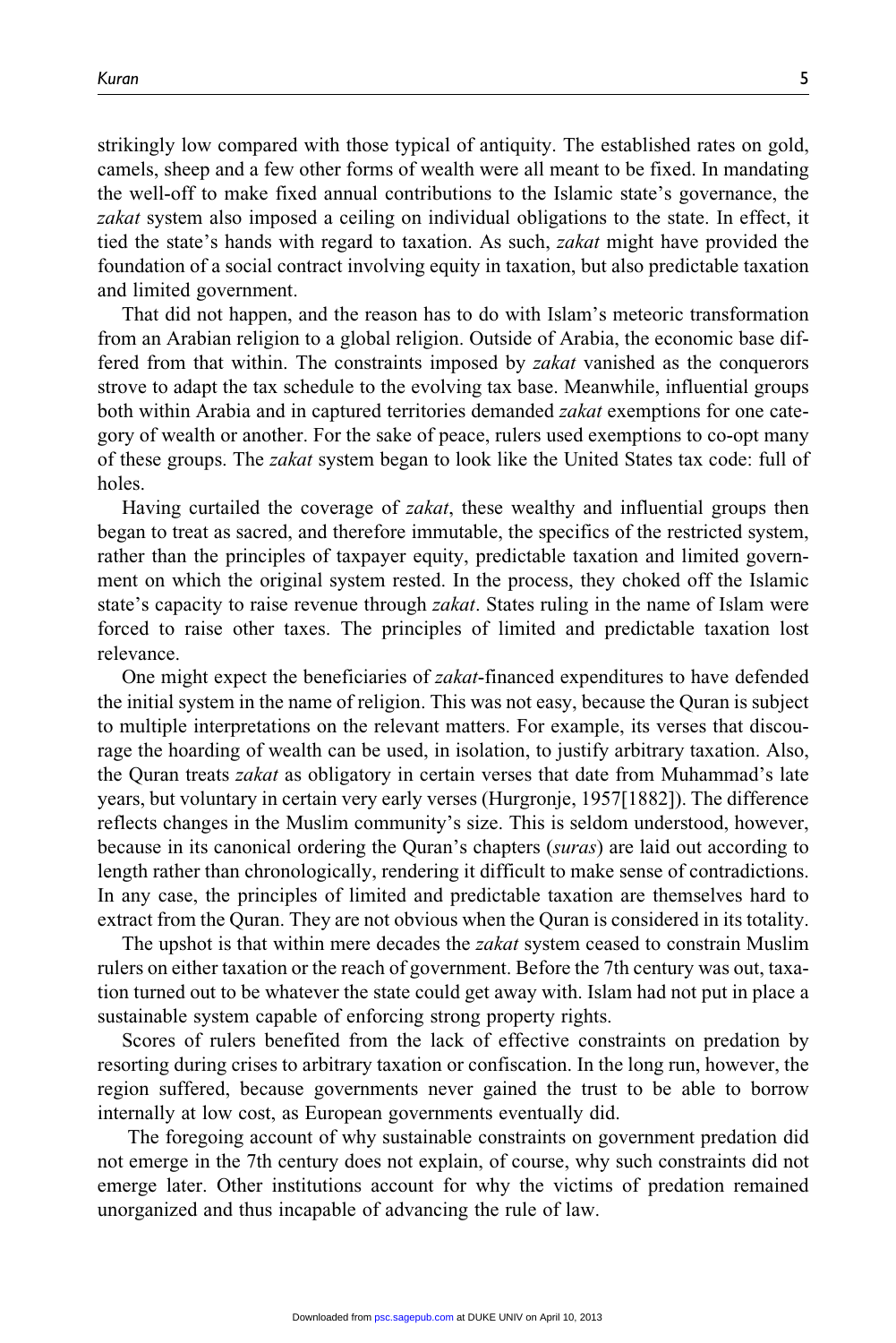#### The use of waqfs as wealth shelters

This brings us to the second economic institution that shaped the Middle East's political trajectory and delayed democratization. The elites who decimated the zakat system through loopholes found themselves without protection against arbitrary takings. Within a few decades they developed an alternative institution to protect private assets. This was the *waqf*, a distinctly Islamic form of trust modeled after Persian and Byzantine variants. A *waqf* has an endowment whose income is used to provide a social service in perpetuity. Thus, the typical *madrasa* [Islamic college] was backed by assets such as farms and shops, whose income paid for teacher salaries, student stipends, administration and upkeep (Kuran, 2001).

Just as the canonical *zakat* rates protected property by capping taxation, so the *waqf* protected property rights through the common belief that waqf assets are sacred. The belief probably originated in the eastern Roman Empire, where churches were commonly financed through trusts. Whatever the precise origins, it made rulers reluctant to confiscate *waqf* assets, lest they develop a reputation for impiety. The sacredness of *waqf* properties served as a credible commitment device that shielded them from rulers seeking revenue.

Waqf founders and their families benefited personally from the shielding of wealth, because the law allowed them to manage the sheltered assets themselves in return for fees, and to designate their beneficiaries. Hence, some of the assets endowed by founders returned to them and their families. Partly for this reason, vast private resources flowed into *waqfs* serving many ends, including mosques and religious schools but also nonreligious services, such as fountains, inns for merchants and soup kitchens. The goal was partly, if not largely, to shelter assets from rulers. The share of real estate controlled by waqfs expanded over time. By the early 19th century, depending on the region of the Middle East, 15 to 50 per cent of all real estate belonged to a *waaf* endowment.

The waqf's emergence in the Middle East coincides with the emergence in western Europe of the corporation, which is a self-governing organization that enjoys legal personhood. In the centuries following the western Roman Empire's collapse, rule of law was weak in western Europe. In this environment, the corporation served as a convenient vehicle for securing order within narrow contexts. Thus the corporation was used widely to provide public goods supplied in the Middle East exclusively through waqfs.

The Middle East's institutional choice reflects the greater capabilities of its states. Indeed, during the 8th to 10th centuries, the Middle East was governed by strong states, chiefly the Umayyad, Abbasid and Fatimid empires. The powers of these states were evident in their capacity to enforce a far-reaching legal system and in their abilities to prey on their subjects. *Waqfs* provided material security to their founders from strong states.

What matters is that for a millennium the *waqf* served as the delivery vehicle for functions met in the West generally through corporations.

Western universities were corporations; as such they were able to restructure themselves and redeploy their resources. Their Middle Eastern counterparts, the *madrasas*, operated according to their founders' instructions. For another example, in the West urban services were provided primarily by local governments, or municipalities,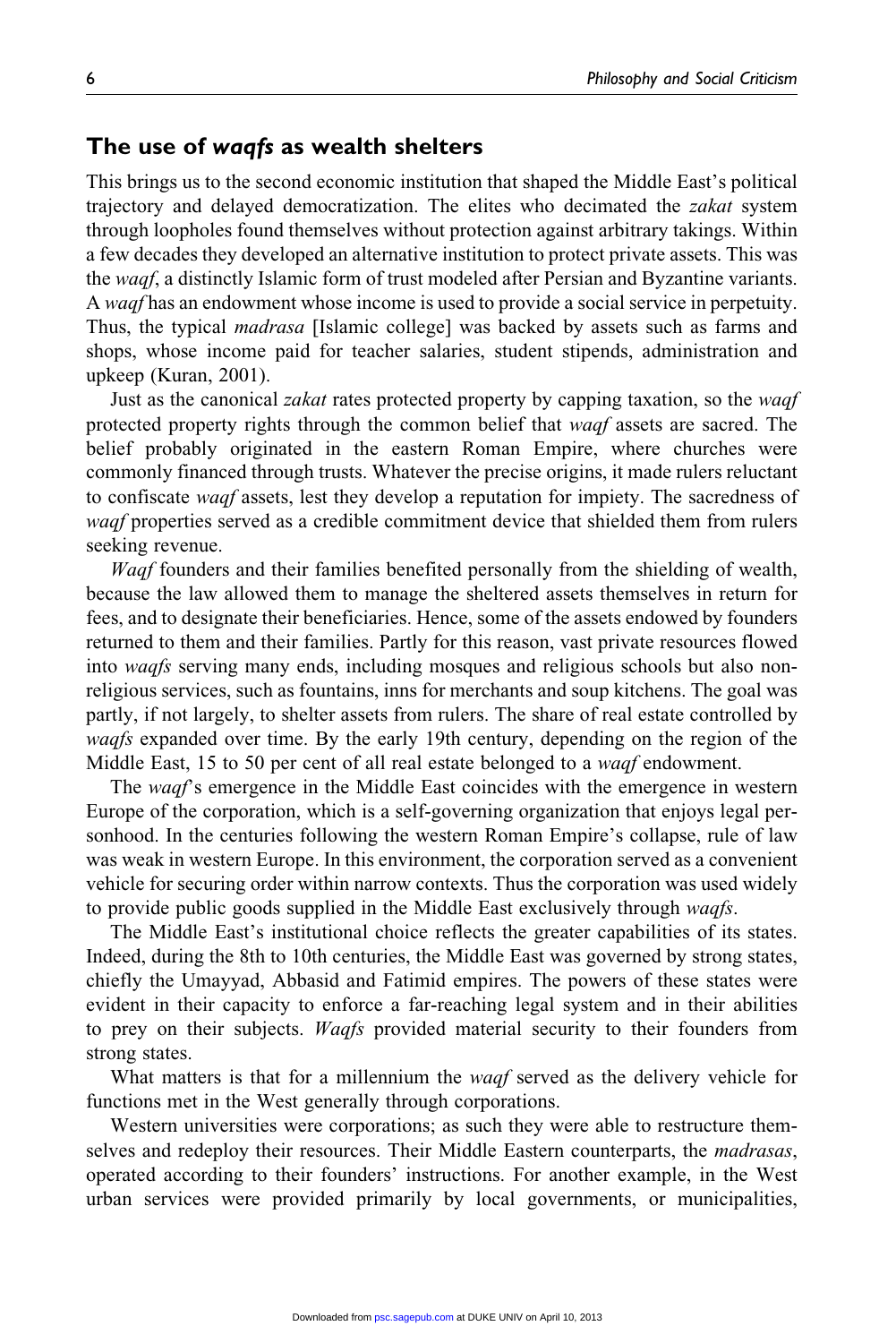chartered as corporations. Churches also played a role, but they, too, were organized as corporations. In the Middle East, practically all urban services were provided by waqfs.

# The waqf's impact on political development

Given that *waqfs* came to control vast resources securely, and were used to provide so many types of services, they might have become powerful political players. They might have used their resources to constrain rulers by resisting actions harmful to their constituencies, such as students, teachers, and recipients of urban services. The resulting decentralization of power could have placed the Middle East on the road to democratization. After all, in western Europe, cities, guilds and universities organized as corporations served exactly that political function. In limiting the powers of central governments, they became agents of democratization.

However, for all their wealth, *waqfs* remained politically powerless. The reason is that they lacked key characteristics that made corporations politically effective. First of all, waafs had to deliver specified services according to fixed instructions. Their resources could not be managed flexibly. Second, unlike corporations, they had no standing in court as organizations. Third, their ability to use resources for political ends differed. Whereas an incorporated European city or church was free to participate in politics, a waq was not. Finally, whereas the constituents of a corporation could replace a poorly performing leader, as with the residents of a city choosing a new mayor, the constituents of a waqf had no say over the caretaker, who was not accountable to them. If the caretaker of a waqf was monitored at all, it was by state officials. For all these reasons, in the pre-modern Middle East the suppliers of social services barely constrained sultans, and they did not foster political movements or ideologies.

This brings us to civil society, which I am using in the sense of Alexis de Tocqueville (2000[1835–40]). It consists of associations that stand between the state and the individual. An enormous literature views a strong civil society as a barrier to despotism. What makes a country's civil society strong? Three factors are especially relevant here.

There must exist the freedom to found non-governmental organizations of one's choice. The waqf provided this freedom. The founder of a charitable complex was free to select its objectives, employees and beneficiaries. There must also exist organizational autonomy; in other words, the established organizations must be empowered to act in their own interest. This freedom, the *waqf* blocked. The requirement to keep its objectives and procedures fixed in perpetuity denied *waqfs* self-governance. Finally, the constituents of the established organizations must have control over their officials. In fact, the beneficiaries of a waqf's services had no capacity to monitor its caretaker. It is the last two factors that kept *waqfs* from becoming a political force for democratization.

If democracy arose in the West and generated the desirable characteristics now picked up in global political indices, this is not because of benevolent monarchs. Democratic rights got established because of epic struggles driven by groups organized, usually as corporations, within universities, as cities, as religious orders, as unions, or as merchant associations. Such groups demanded rights. They articulated requests. They developed blueprints for alternative orders. They stimulated intellectual life. Their successes led to the development of rules, regulations and laws conducive to protecting individual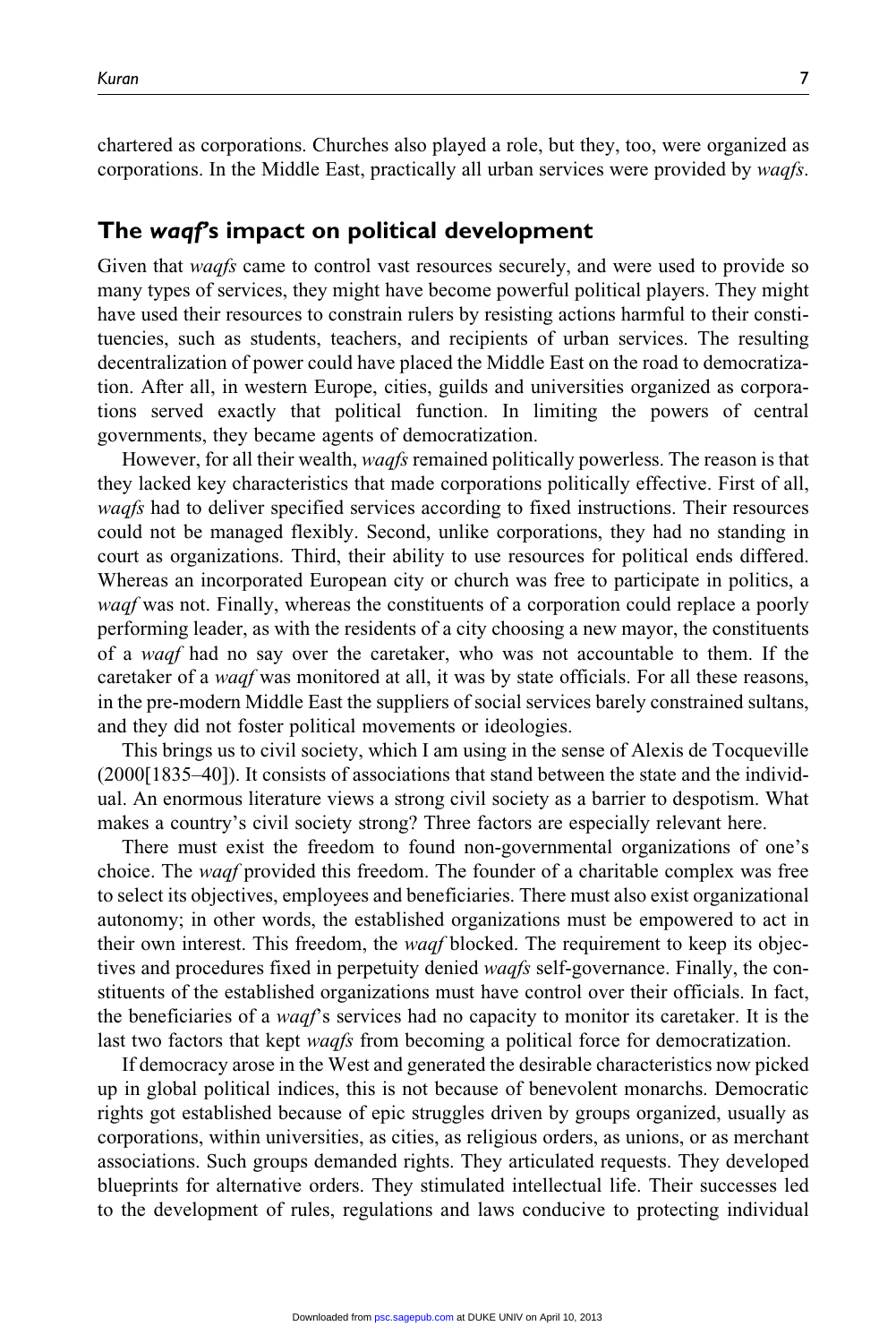rights and strengthening civil society. By and large, there was a virtuous circle. As civil society developed, it put in place rules that facilitated the creation and maintenance of private organizations; and the rules gave private organizations more security.

In the Middle East, meanwhile, the lack of politically effective private organizations limited opportunities to challenge absolutist rulers; institutionalized checks on executive power did not emerge. Given the enormous economic significance of the *waqf*, its failure to become a self-governing unit played a critical role here. It left the Islamic world without politically influential social structures situated between the individual and the state.

To sum up, the weakness of civil society also had a major consequence for political development. As absolutism gradually lost strength in the West, it could not be challenged as effectively in the Islamic Middle East. Challengers might arise – the system was not necessarily stable – but because civil society was weak successful challengers would establish autocratic regimes of their own.

#### Waqfs and corruption

The figures on comparative political development provided in Table 1 point to high corruption in the Middle East. The *waqf* contributed to this pattern, too.

Changes in relative prices, technologies, or other conditions created needs for reallocating resources by *waqfs* and among *waqfs*. When adaptations could not be made, economic inefficiencies occurred. So caretakers did sometimes find ways to reallocate resources. These reallocations often came about through corruption. Judges were bribed; ambiguities of wording in *waqf* deeds were exploited; and changes were made with authorities looking the other way.

Over many centuries, such acts fostered a culture of corruption. Breaking the law became common and acceptable. To a degree, of course, widely accepted lawbreaking exists in every society. Even in advanced democracies many people violate traffic regulations by jaywalking, without enduring criticism. But in the pre-modern Middle East, circumvention of the law took place in many more contexts, and it involved far more resources. Remember that  $wagg$  came to control a vast share of real estate.

This culture of corruption raised the cost of making and enforcing laws. Where laws are commonly evaded, it is relatively hard to get people to obey new laws. Since everyone breaks the law, the act carries no significant stigma, and enforcement is costly. Consequently, laws enforced at low cost in other places remain toothless. Traffic regulations, rules against littering and tax laws are openly flaunted in the Middle East even today. This is partly because in a huge set of contexts circumventing the law has been tolerated, even accepted.

In the historical literature on the *waqf* system the evasion of *waqf* rules is often treated as a perfect substitute for formal and legitimate organizational flexibility. Yet the longterm effects differ. Though it eliminates short-term handicaps, evasion dampens pressures against law-breakers. In turn, the alleviation of these pressures makes it difficult to change rules and regulations, which is integral to modernization. If the Middle East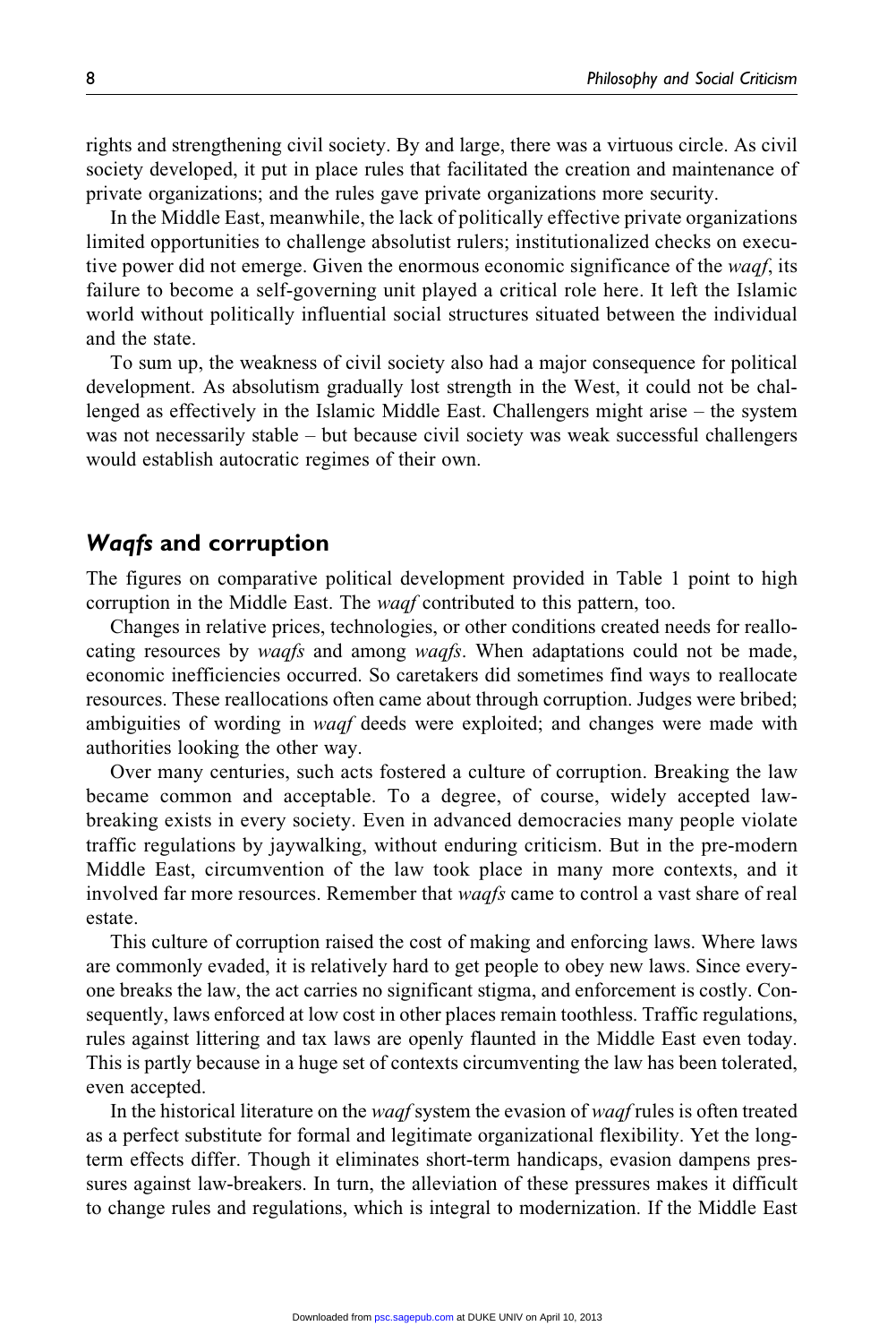scores low in regard to rule of law, a basic reason is that historically laws were violated routinely, and with impunity.

# Lasting political effects

In the mid-19th century it became possible for Middle Easterners to form corporations under new local laws. The functions of *waqfs* were assumed by self-governing municipalities, professional associations, cultural groups and charities. Subsequently, in the course of the 20th century, laws governing waqfs were modernized. Structurally a modern waaf is a charitable corporation; it has flexibilities that its pre-modern namesake lacked. Still, checks on executive powers remain limited. Civil society remains weak.

A proximate reason is that Middle Eastern states have tried hard to control private organizations and to undermine their activities. Indeed, the region's dictators spent decades emasculating the news media, suppressing intellectual inquiry, banning political parties and coopting regional, ethnic and religious organizations to silence dissenting voices. One reason for their success is that they faced weak civil societies to begin with. Forming politically effective private organizations takes time, and the Middle East has had barely a century to do so through autonomous organizations. By comparison, the West has had a millennium and a half.

In addition to providing checks and balances, civil society serves other functions that are critical to the development and maintenance of a democratic system. Civil society promotes a culture of bargaining and compromise. It endows citizens with skills to form coalitions and govern. It trains future leaders to articulate ideas and communicate them to diverse groups. And it helps to turn individual grievances and ideas into social ideologies.

By and large the recent Arab revolts have lacked strong leaders, and they have not generated new ideologies. Deeply rooted in history, these patterns reflect the weaknesses of civil society.

Meanwhile Arab states remain weak themselves, in that they are unable to enforce laws. There is massive tax evasion, which undermines governance. Another manifestation is that relationships between citizens and government agencies are commonly viewed as personal business deals. Still another is the prevalence of nepotism. In interactions with public organizations citizens tend to rely on personal relationships with employees or representatives. All of these patterns make it difficult for states to implement policies. Monitoring employees poses an immense challenge.

## Traditional atomism of the private commercial sector

A final historical reason why the Middle East remains largely undemocratic has to do with the commercial sector. Traditionally its profit-making enterprises were tiny and short-lived. In 17th-century Istanbul 80 per cent of all partnerships involved just two individuals, typically a passive investor and an active merchant or producer. Commercial enterprises with five or more members were rare, and none lived more than a few years (Kuran, 2011). In coeval Europe, overseas trading companies were being formed as perpetual organizations through capital raised from hundreds of investors.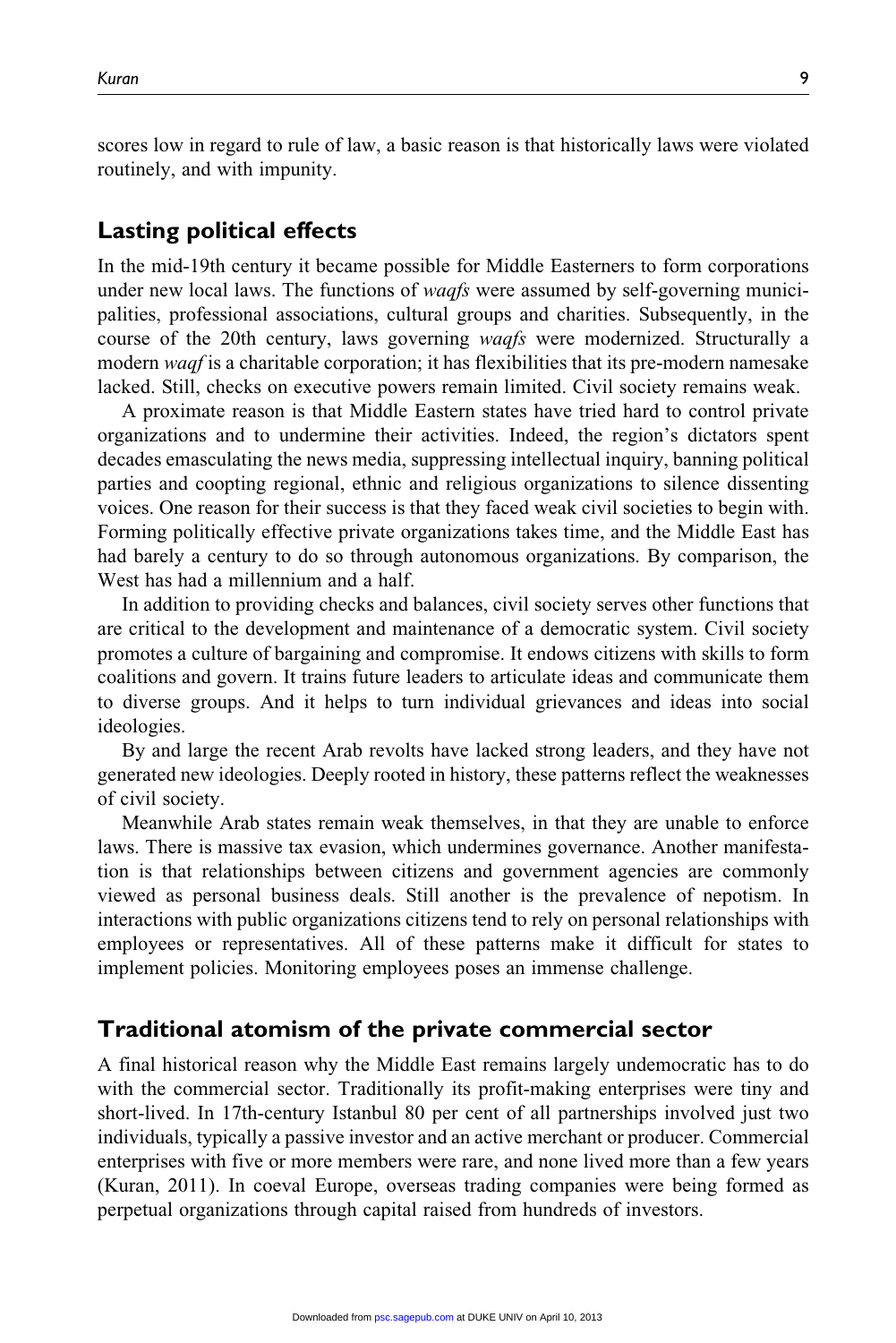Two Islamic institutions accounted for the Middle Eastern pattern and its persistence right up to the 20th century. Any member of an Islamic commercial partnership could pull out at any time and without advance notice. The partnership's premature dissolution by one partner imposed costs on the others. So for this reason alone merchants and investors had reason to keep their partnerships small and short-lived. The other institution that limited enterprise size and longevity is the Islamic inheritance system, which is egalitarian by pre-modern standards. A sudden death forced remaining partners to deal with the heirs of the deceased shareholder, who tended to be numerous. Hence, merchants and investors kept their partnerships small and ephemeral also to minimize dealings with impatient heirs.

Persistently small and short-lived enterprises do not face the sorts of coordination and communication problems that fuel institutional creativity. So a consequence for the Middle East was organizational stagnation. This stagnation became a major economic handicap for the region during the Industrial Revolution, because the efficient exploitation of modern technologies required large and perpetual companies, which could not be founded under Islamic law. It is the political consequences that are relevant here. Tiny and ephemeral Middle Eastern businesses could not bargain collectively with the state, as large firms in western Europe did in the centuries leading to the Industrial Revolution. And their lack of permanence inhibited the formation of business associations. The growth of civil society was thus delayed also by the organizational stagnation in commerce.

## Islam and the persistence of authoritarian rule

Let me sum up. My question was whether Islam accounts for the commonness of authoritarian rule in the Middle East. I have said yes, though in a special sense. Islam has mattered historically, through its legal system. Islam's tax system opened the door to arbitrary taxation. Its alternative to the corporation, the *waqf*, kept civil society weak. And the commercial sector's persistently atomistic structure, a consequence of specific Islamic institutions, contributed to civil society's weaknesses.

This history is reflected in today's global political indices. The low scores of the Middle East stem from the perennial weakness of civil society and rule of law, and the pervasiveness of corruption, in the region's states. The differences within the Middle East are just as intriguing. Turkey scores better than the Arab world or Iran because since the 19th century it has been in the lead in adopting modern laws and discarding old institutions inimical to economic and political modernization. As a consequence, Turkey has advanced the farthest in transitioning to impersonal exchange. Notwithstanding periodic setbacks, it has also made the greatest strides in instituting a democratic system of government.

What are the connections, one might wonder, between modern Islamism and paucity of democratization? In saying that Islamic law, as implemented historically, is a factor in modern political patterns, have I implied anything about Islamism? Some Islamists, specifically those characterized as Salafis, want to deny people various social freedoms and religious freedoms that in mature democracies one takes for granted. But very few seriously want to go back to a world without corporations, and with only tiny companies.